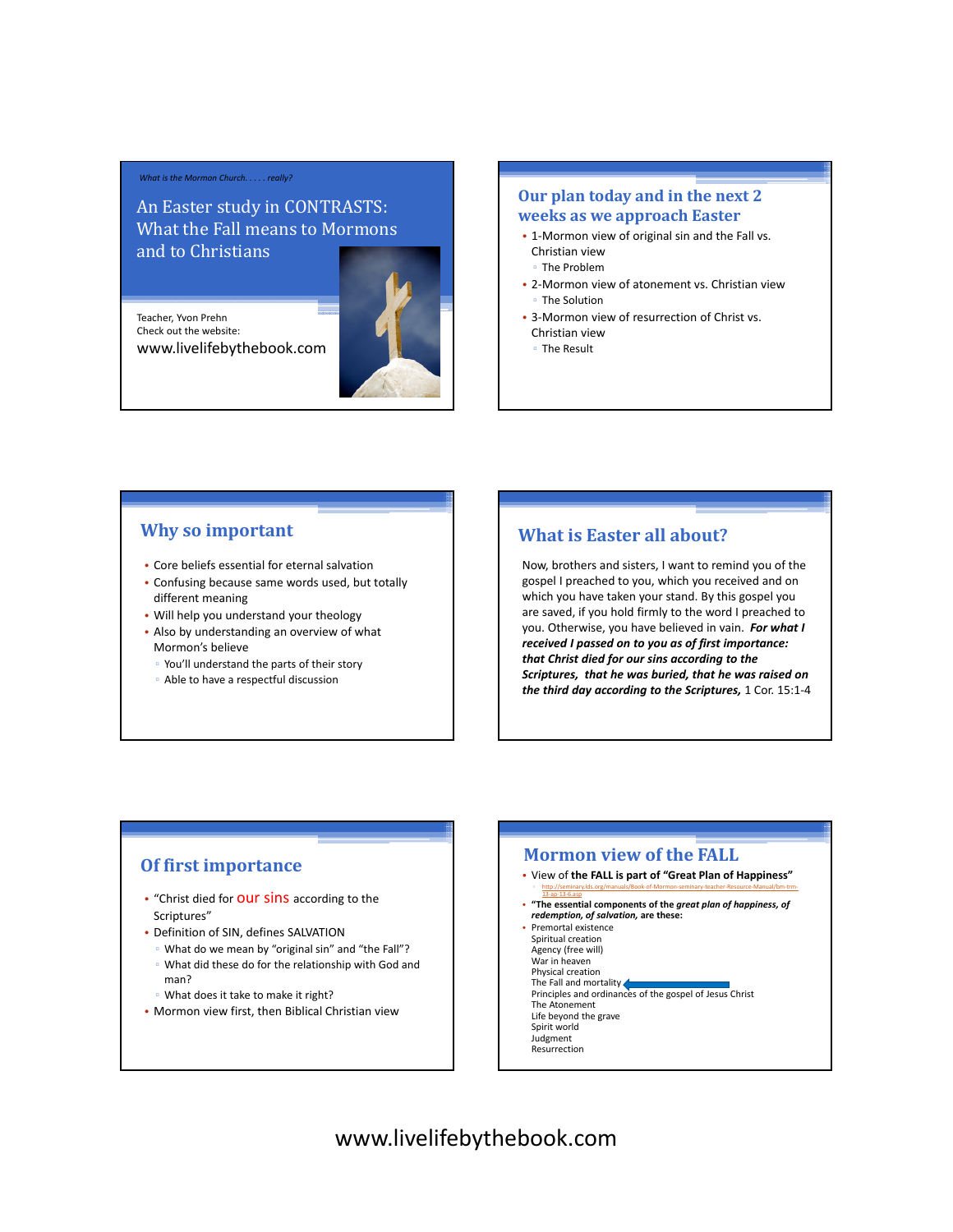#### **Some key points—follow to make sense of all**

#### • **Premortal Existence**

▫ **Before our mortal birth we lived with our Heavenly Father**  (see Job 38:4–7 ; Jeremiah 1:5 ; Abraham 3:21–23 ). **Heavenly Father is a glorified, perfected, celestial being with a body of flesh**  and bones (see D&C 130:22). Heavenly Father is the father of our spirit bodies (see Numbers 16:22 ; Acts 17:29 ; Hebrews 12:9 ; Moses 3:5) ▫ **He possesses a fulness of all godly attributes and joy, and**  He desires that His children become like Him (see Matthew 5:48 2Nephi 9:18 ; Moses 1:39 ).

#### • **Spiritual Creation**

▫ **Abraham saw that all of Heavenly Father's children were "intelligences" or spirits that were organized before the world was** (see Abraham 3:18–23 ). The spirit of each individual is in the likeness of the person in mortality, male and female (see D&C 77:2 ; 132:63 Moses 6:9–10 Abraham 4:27 ). **All are in the image of heavenly parents**"

#### **Agency**

- **Each person has the divine gift of agency to choose good or evil.**
- A person may worship how, where, or what he or she may, but only by learning and obeying celestial laws can he or she be exalted.
- **The proper exercise of our moral agency is essential**  to becoming like God (see 2Nephi 2:14-16)

#### **The council of the Gods, the plan of the Eternal Father . .**

- Provided for the **creation of an earth whereupon his children would receive physical bodies and would be tested** according to his commandments (see Moses 6:3-10, 22, 59 ; Abraham 3:24-25 ;  $4:26-27$ ).
- The divine plan required **one to be sent as a savior and redeemer to fulfill the plan of the Father. The Firstborn of the Eternal Father, Jehovah, willingly volunteered and was chosen** (see Moses 4:1–2 Abraham 3:19, 22–27 ).
- "Others rebelled, and there was a war in heaven. **Satan and those who followed him in rebellion against the Father's**  plan were cast out and denied mortality (see Revelation 12:7-13 D&C 29:36 76:28 Moses 4:3 ).
- **Physical Creation**
- The **physical creation of the heavens, the earth, and all things thereon was another essential step in helping us become like our Father in Heaven** (see Moses 1:33–39 ; Abraham 3:24–26 ).

#### **The Fall and Mortality:KEY**

- **The Fall of Adam and Eve was the next step in the great plan of happiness.**
- The Fall brought about the conditions of mortality, including spiritual and physical death (see 2Nephi 2:19
- Alma 42:1–10).<br>• Mortal life on earth is essential to becoming like God. It **provides us with the opportunity to gain a physical body and to be able to continue to grow and learn by having the freedom to choose to follow the counsel of**  God or the enticements of Satan (see Alma 42:1-12; D&C  $2:36-43$ : Moses 5:9-12 ).
- **It is by the choices we make that we "prove" ourselves**  (see Abraham 3:25 ; see also *Old 2Samuel*, pp.39–43 ).

#### **www.Mormon.org description:**

- As God's first children on earth, Adam and Eve were living in their garden paradise. **They didn't feel any sorrow or pain, which might seem nice, except that without it, they also couldn't feel joy.** They didn't remember their pre-earth life. If they hadn't eaten the forbidden fruit, they would have lived like that forever and never had children. Mankind never would have been born or the world populated.
- As we know, Adam and Eve succumbed to Satan's temptations to eat the fruit . . .**But it wasn't all bad because they could now feel great joy.** *"Adam fell that men might be; and men are, that they might have joy."* **(2 Nephi 2:25) . . . .**
- **Once out of the garden, they were able to progress and learn to become more like our Heavenly Father. In addition, they could have children, which meant the rest of God's spirit children (all of us) could come to Earth, experience physical bodies, and be proven by our daily choices.**

#### **"What do Mormons believe about original sin?"**

- This question is most simply answered by a statement Joseph Smith gave about our beliefs: "**We believe that men will be punished for their own sins, and not for Adam's transgression**." (AoF 1:2)
- We also believe that "**every spirit of man was innocent in the beginning**" (D&C 93:38). Additionally, . . .
- In short, this means that we are not inherently evil because of an "original sin". Rather, **we are created innocent with the freedom to choose good or evil and are accountable for only the choices we make and not for the choices Adam made.**
	- From:http://www.whatdomormonsbelieve.com

www.livelifebythebook.com